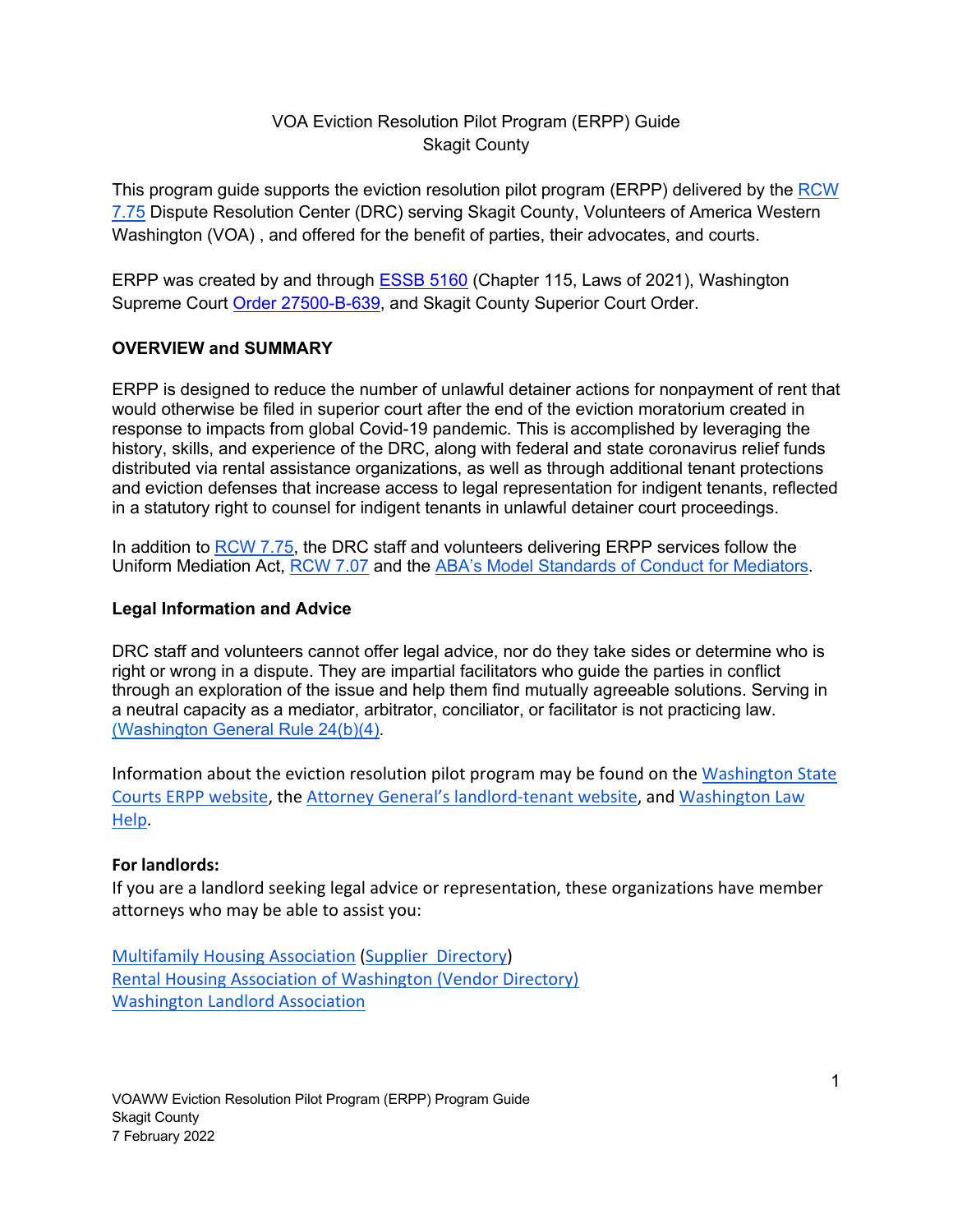### **For tenants:**

If you are a tenant seeking legal advice or representation, please contact the Eviction Defense Screening Line at (855) 657-8387 or apply on-line at https://nwjustice.org/apply-online.

## **DRC Priorities for Processing of ERPP Cases:**

- 1. The DRC will process cases fairly, equitably, and efficiently.
- 2. Where a tenant does not engage, either by lack of contact or direct refusal, the DRC will issue Certificates and close the case expeditiously.
- 3. Where a tenant does engage, either affirmatively through active participation in rental assistance and/or the DRC or in response to DRC outreach, the active ERPP cases will be worked diligently toward a scheduled facilitated negotiation session, with ongoing services to support the parties in reaching resolution at any time.
- 4. While respecting confidentiality, the DRC will communicate effectively with the local bench and bar the ERPP process and with the parties and their representatives, if any, the status of individual cases (who is doing what by when) in support of early resolution.

**NOTE:** The timelines of an active ERPP case are not completely within DRCs control. Rental assistance and civil legal services organizations are also working with finite resources and within legislative, executive, and judicial ambiguities and complexities. Effective communication by and through the DRC, therefore, is critical to delivering ERPP services.

### **Commencing an ERPP Case:**

ERPP Notice required: An ERPP case may only be commenced by the landlord sending the tenant and the DRC a complete and accurate ERPP Information and Resource Notice (ERPP Notice) and a Notice to Pay Rent or Vacate the Property. Please go to the AG Website https://www.atg.wa.gov/landlord-tenant, for the most up to date forms and information. No other notices or communications may substitute for the ERPP Information and Resource Notice. If received, any other notice or communication will be returned to the sender, noting how an ERPP case is commenced.

Each notice must be sent in a separate email to: earlyresolution@voaww.org. No batch notices will be accepted, and landlords are encouraged to prioritize appropriately for their needs.

# Complete and Correct Forms: **It is the landlord's responsibility to properly serve the proper notices and the DRCs are not responsible for improper service of improper notices**.

Landlords are not required to use the forms provided on the Attorney General's landlord-tenant website. However, if the landlord chooses to use forms other than those provided through the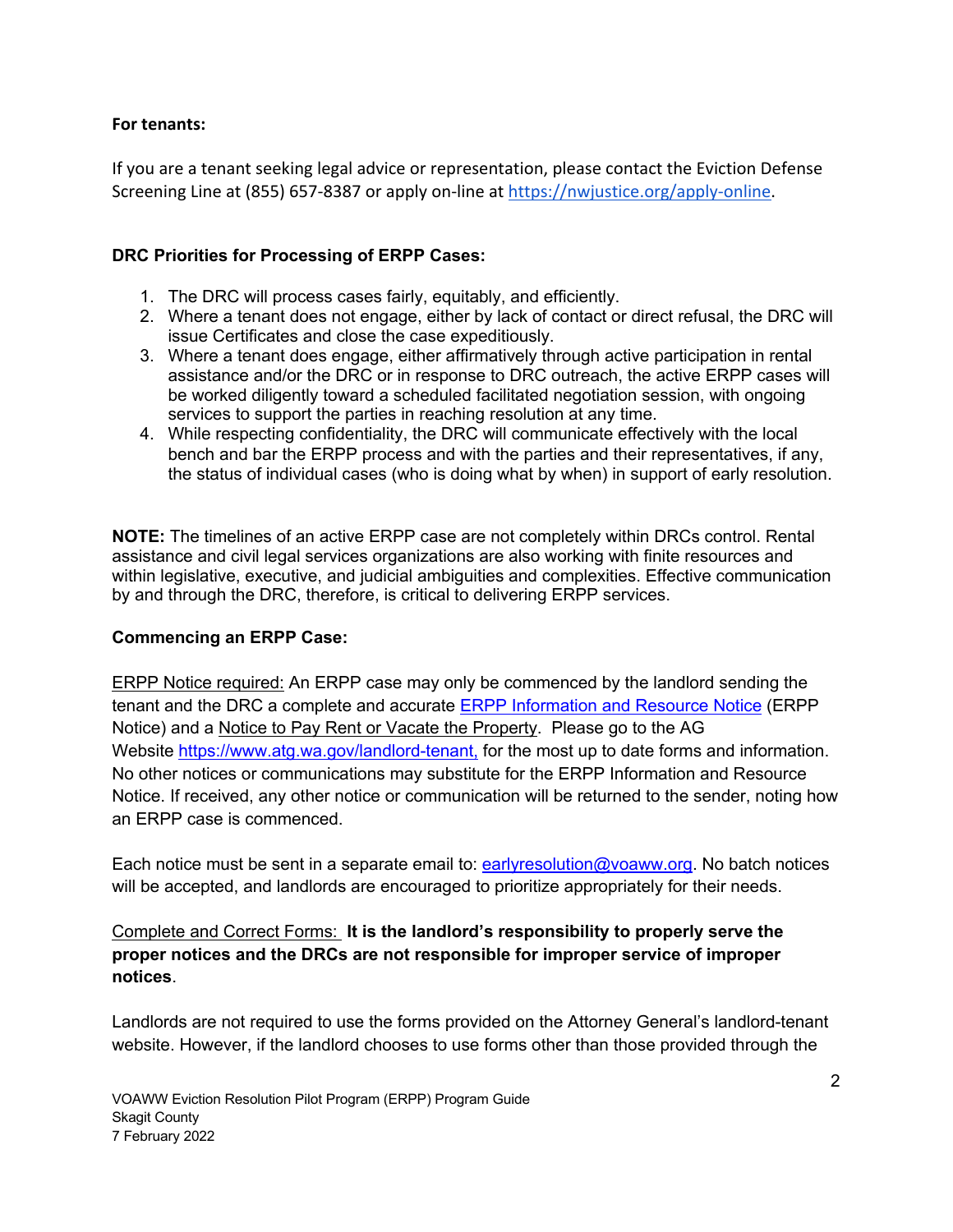Attorney General's website, administrative processing may be delayed. Because the consequences for improper notice may be severe if the parties are unable to resolve their dispute during ERPP, the DRC will specifically refer unrepresented landlords to seek legal advice and when forms provided differ from those offered through the Attorney General's website or when the information on the forms are incomplete or illegible, the DRC will confirm with the landlord that they intend to proceed with the forms provided.

Prioritization: The DRC has finite resources for ERPP and will process notices as soon as possible in light of those finite resources. Cases will be processed on a first come, first served basis, with the order based on the timestamp of an emailed notice. Notices received after 3:00 p.m. will not be processed until the following business day.

Upon commencing the case, the DRC staff member reviews the notice and: 1) makes the first contact attempt to the tenant; 2) makes the first contact with rental assistance to determine if the tenant has an existing application for rental assistance, and 3) enters the case into the DRCs case management tool.

Reasonable Offers of Repayment: To expedite the ERPP process, landlords will include any Reasonable Offer of Repayment made to the tenant along with the ERPP Notice in their email to the DRC.

Notice to Tenants. The DRC shall, upon request or returned receipt of the form Notice, provide to eligible Tenants a written Notice of Legal Services available and Tenant Rights under the applicable laws.

### **Here are how ERPP cases will proceed:**

| Day of<br>Case                                                                                    | <b>DRCs Activity</b>                                                                                                                                                                                                                          | <b>Potential Outcomes</b> | <b>Additional Resources</b> |
|---------------------------------------------------------------------------------------------------|-----------------------------------------------------------------------------------------------------------------------------------------------------------------------------------------------------------------------------------------------|---------------------------|-----------------------------|
| Day 1-14<br><b>ERPP</b><br>Notice and<br>14 Day<br>Notice to<br>Pay Rent<br>or Vacate<br>Property | <b>Rental assistance: DRC</b><br>attempts to determine if<br>application for rental assistance<br>has been initiated or is in<br>process, and the time period for<br>the award or non-award of<br>assistance from any pending<br>application. | $\blacksquare$            |                             |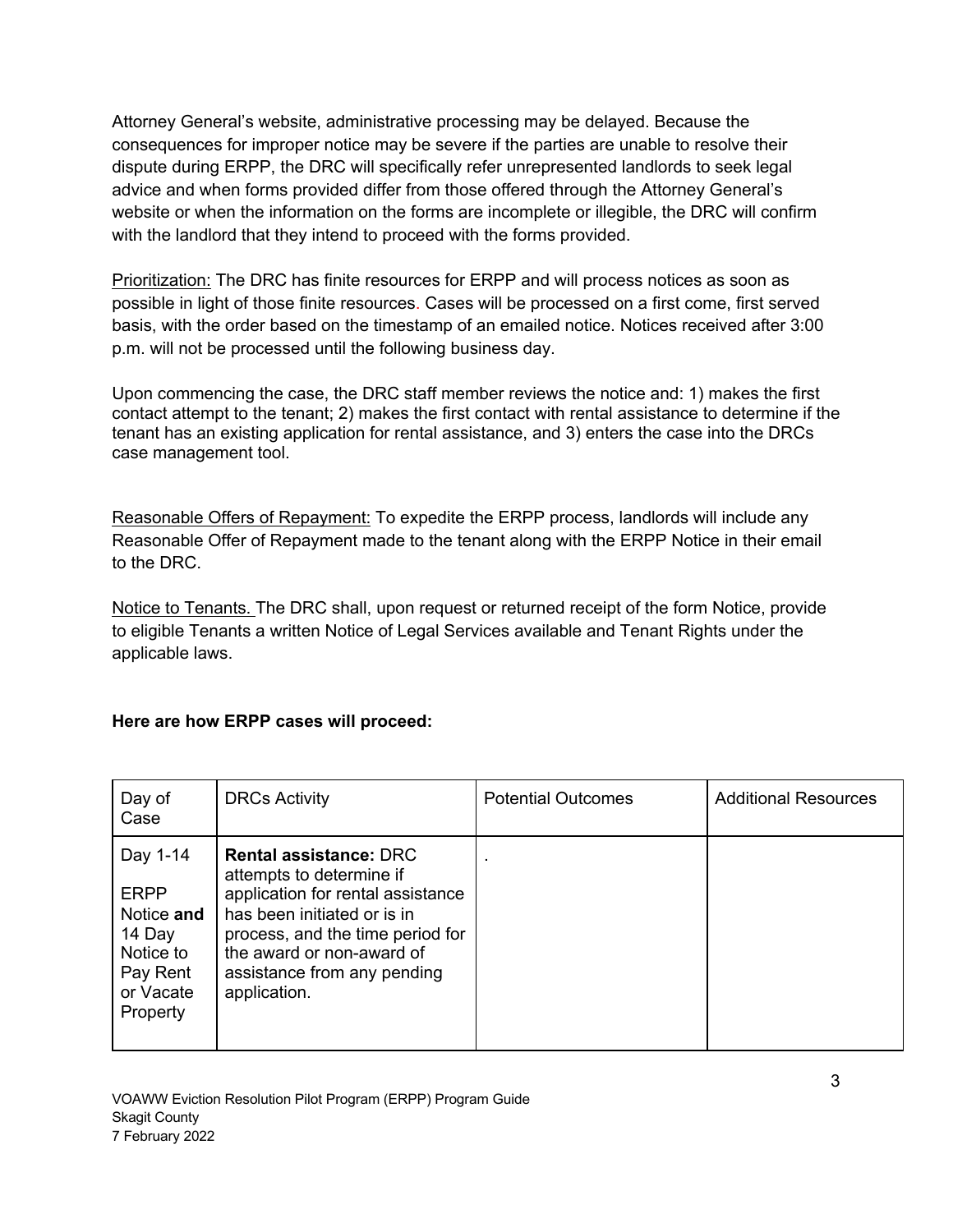|  | <b>Contact attempts: DRC strives</b><br>to contact the tenant to offer<br><b>ERPP</b> services and to connect<br>tenant to rental assistance,<br>legal services.                                                                                                                                                      | The DRC will make three<br>attempts to reach the tenant<br>during the 14-day period<br>using the provided contact<br>information, by means that<br>may include email, phone<br>text message and/or USPS<br>first class mail.                                                                                                                                                                                                                        |                                                                                                                                                                                                                                                                                                                                                                                                                                                                                                                                                            |
|--|-----------------------------------------------------------------------------------------------------------------------------------------------------------------------------------------------------------------------------------------------------------------------------------------------------------------------|-----------------------------------------------------------------------------------------------------------------------------------------------------------------------------------------------------------------------------------------------------------------------------------------------------------------------------------------------------------------------------------------------------------------------------------------------------|------------------------------------------------------------------------------------------------------------------------------------------------------------------------------------------------------------------------------------------------------------------------------------------------------------------------------------------------------------------------------------------------------------------------------------------------------------------------------------------------------------------------------------------------------------|
|  | Intake & Scheduling: If the<br>DRC reaches the tenant and<br>the tenant accepts ERPP<br>services, the DRC conducts an<br>intake process of both the<br>tenant and the landlord and<br>schedules for the first available<br>meet and confer/mediation or<br>ERPP clinic.                                               | DRC delivers conflict<br>coaching, conciliation<br>services and supporting<br>services to advance the<br>dialogue between tenant<br>and landlord, collecting all<br>documents and seeking<br>resolution of the conflict<br>prior to the scheduled meet<br>and confer/mediation.<br>Conciliations resulting in a<br>settlement will not be<br>certified. The case will be<br>closed as resolved.                                                     | Repayment Plan Offer<br>information here.<br>Rental assistance<br>Navigator notified<br>Electronic signature<br>software<br>Agreement to mediate<br>with virtual protocols                                                                                                                                                                                                                                                                                                                                                                                 |
|  | <b>Rental Assistance</b><br><b>Coordination:</b> If the tenant or<br>landlord are awaiting to learn<br>the amount of rental assistance<br>awarded the tenant, the DRC<br>will work with the landlord,<br>tenant, and rental assistance to<br>keep one another current on<br>the status of the pending<br>application. | Actions to be taken by<br>either party, will be provided<br>with clear deadlines. This<br>may include engaging with<br>a necessary third party<br>(SLA, NJP and/or rental<br>assistance), this will be<br>clearly communicated to the<br>parties and documented in<br>the case file.<br>The DRC will keep all<br>parties and their counsel, if<br>any, apprised of the case<br>status to ensure that<br>progress toward completion<br>is sustained. | Tenant inaction: If a<br>tenant does not follow-<br>through on a<br>commitment made to<br>advance resolution of<br>the dispute, the DRC<br>will issue the Certificate<br>of Participation to the<br>parties within 72 hours<br>upon request from the<br>landlord and close the<br>case.<br>Landlord inaction: If a<br>landlord does not<br>follow-through on a<br>commitment made to<br>advance resolution of<br>the dispute, the DRC<br>will close the case for<br>inactivity within 72<br>hours but WILL NOT<br>issue a Certificate of<br>Participation. |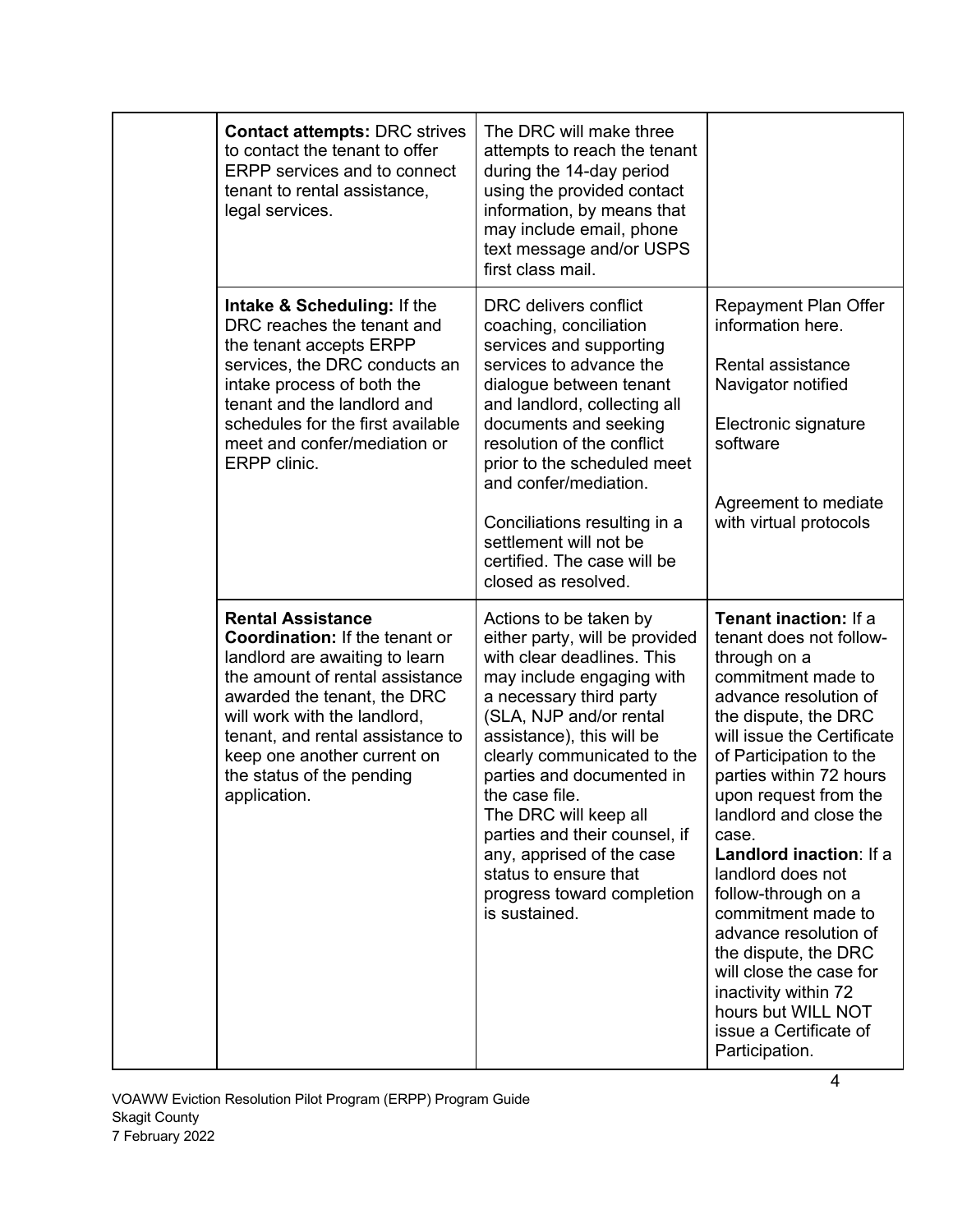|  | <b>Conciliation and ERPP</b><br><b>Services: If the Tenant is</b><br>engaged in the ERPP process,<br>the DRC will work with both<br>parties to prepare for the<br>scheduled meet and confer or<br>mediation session.  |                                                                                                                                                                                                                                                                                                                                                                                                                                |                                                                                                                                                                                                                                                             |
|--|-----------------------------------------------------------------------------------------------------------------------------------------------------------------------------------------------------------------------|--------------------------------------------------------------------------------------------------------------------------------------------------------------------------------------------------------------------------------------------------------------------------------------------------------------------------------------------------------------------------------------------------------------------------------|-------------------------------------------------------------------------------------------------------------------------------------------------------------------------------------------------------------------------------------------------------------|
|  | <b>Settlement: If the DRC is</b><br>notified in writing signed by<br>both parties that they have<br>reached an agreement before<br>the meet and confer/mediation<br>date, the DRC will close the<br>case as resolved. | Conciliations resulting in a<br>settlement will not be<br>certified. The case will be<br>closed as resolved.<br>If a landlord contacts the<br>DRC alleging that a tenant<br>has defaulted on an<br>agreement previously<br>negotiated in ERPP, the<br>DRC will conduct intake<br>with the tenant and either<br>issue a Certificate of<br>Participation or schedule an<br>expedited meet-and-confer<br>session within 72 hours. |                                                                                                                                                                                                                                                             |
|  | <b>Meet and confer/Mediation</b>                                                                                                                                                                                      | At conclusion of the meet<br>and confer/mediation<br>session, when there is no<br>resolution, unless the<br>parties agree otherwise, a<br>Certificate will be issued to<br>all parties, and the case will<br>be closed.                                                                                                                                                                                                        | In unresolved cases,<br>unless the parties<br>agree to continue<br>working toward a<br>resolution in ERPP, a<br>Certificate will be<br>issued to all parties and<br>the case closed.                                                                        |
|  | <b>ERPP infeasible: If the DRC</b><br>was able to contact the tenant<br>but was unable to offer<br>services,                                                                                                          | In this case the Certificate<br>will be issued within one<br>business day of when the<br>DRC discovered the inability<br>to offer services.<br>Copies of the Certificate of<br>Participation and ERPP<br>Notice for the case will be<br>sent electronically to local<br>SLA / NJP for caseload<br>staffing at court.                                                                                                           | <b>Note:</b> This will apply on<br>exceedingly rare<br>occasions but does<br>occur. Because the<br>communication<br>difficulty may result<br>from a physical or<br>mental capacity<br>concern that is not<br>otherwise knowable by<br>the DRC staff but may |

 $\overline{\phantom{a}}$ 

 $\begin{array}{c} \hline \end{array}$ 

 $\overline{\phantom{a}}$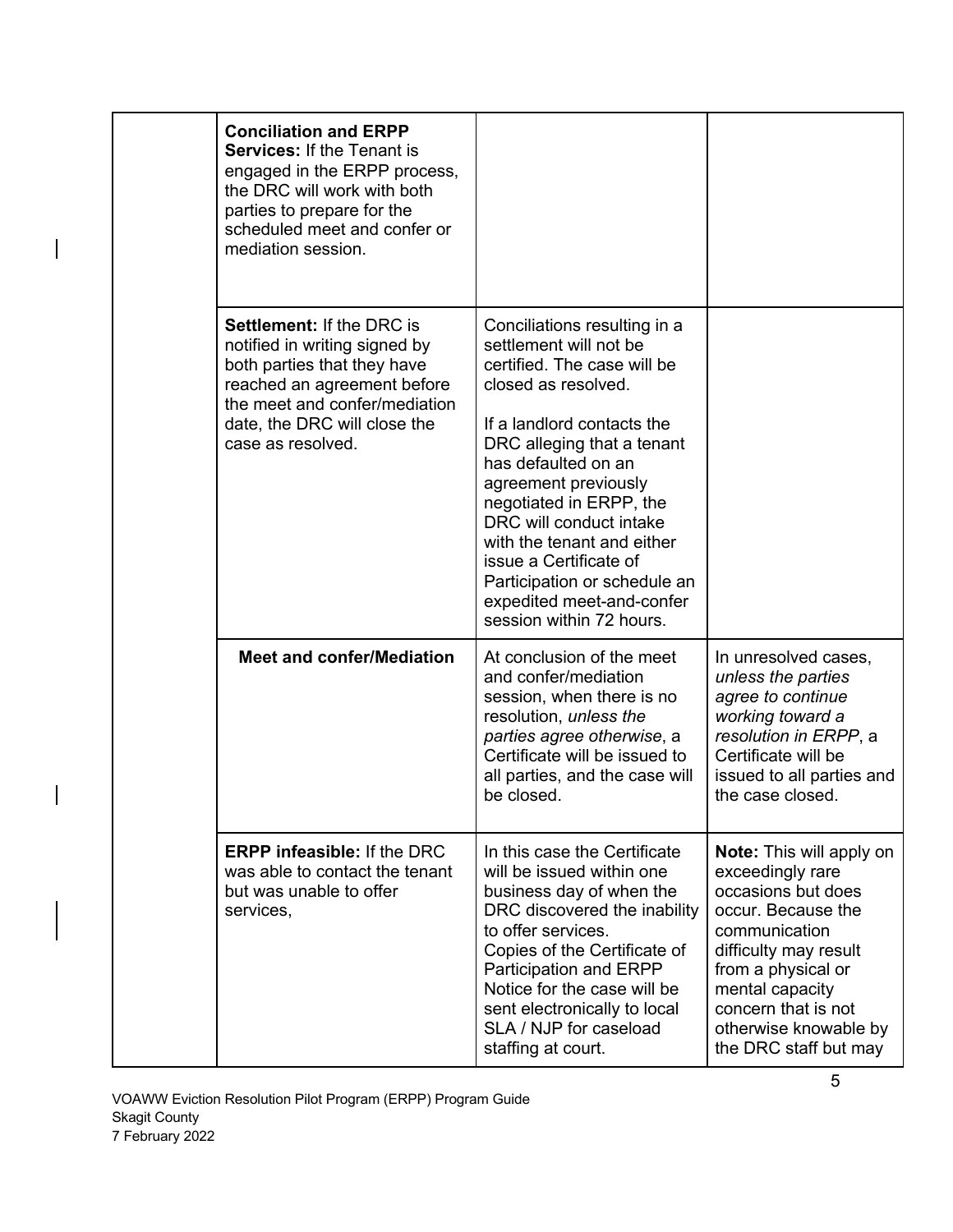|        |                                                                                                                                 |                                                                                                                                                                                                                                                                                                | impact service needs in<br>later proceedings, the<br>DRC will note any<br>observable fact on the<br>Certificate (e.g., "DRC<br>was able to confirm<br>that they were<br>speaking to <tenant>,<br/>but after several<br/>minutes of<br/>conversation the DRC<br/>intake specialist<br/>observed that she<br/>could not follow the<br/>tenant's communication<br/>and politely completed<br/>the call."</tenant> |
|--------|---------------------------------------------------------------------------------------------------------------------------------|------------------------------------------------------------------------------------------------------------------------------------------------------------------------------------------------------------------------------------------------------------------------------------------------|----------------------------------------------------------------------------------------------------------------------------------------------------------------------------------------------------------------------------------------------------------------------------------------------------------------------------------------------------------------------------------------------------------------|
|        | <b>Tenant Refuses: If the DRC</b><br>was able to contact the tenant<br>and the tenant refuses ERPP<br>services.                 | DRC will issue a Certificate,<br>send it to both parties<br>Copies of the Certificate of<br>Participation and ERPP<br>Notice for the case will be<br>sent electronically to SLA /<br>NJP for caseload staffing at<br>court.                                                                    |                                                                                                                                                                                                                                                                                                                                                                                                                |
| Day 15 | No Contact: If the tenant has<br>not contacted rental assistance<br>or the DRC, and the DRC was<br>unable to contact the tenant | DRC will issue a Certificate,<br>send it to both parties, upon<br>written request from the<br>landlord. Copies of the<br>Certificate of Participation<br>and ERPP Notice for the<br>case will be sent<br>electronically to the Right to<br>Counsel provider for<br>caseload staffing at court. |                                                                                                                                                                                                                                                                                                                                                                                                                |

### **Virtual Meet and Confer and Mediation sessions**

With COVID and ongoing variants we anticipate most conciliation services will be conducted remotely via Zoom. If a party does not have access to technology, the DRC will schedule the session at a site location where parties can access the Zoom link. These sites are confidential and will have PPE for social distancing to support client and counsel meeting.

VOAWW Eviction Resolution Pilot Program (ERPP) Program Guide Skagit County 7 February 2022